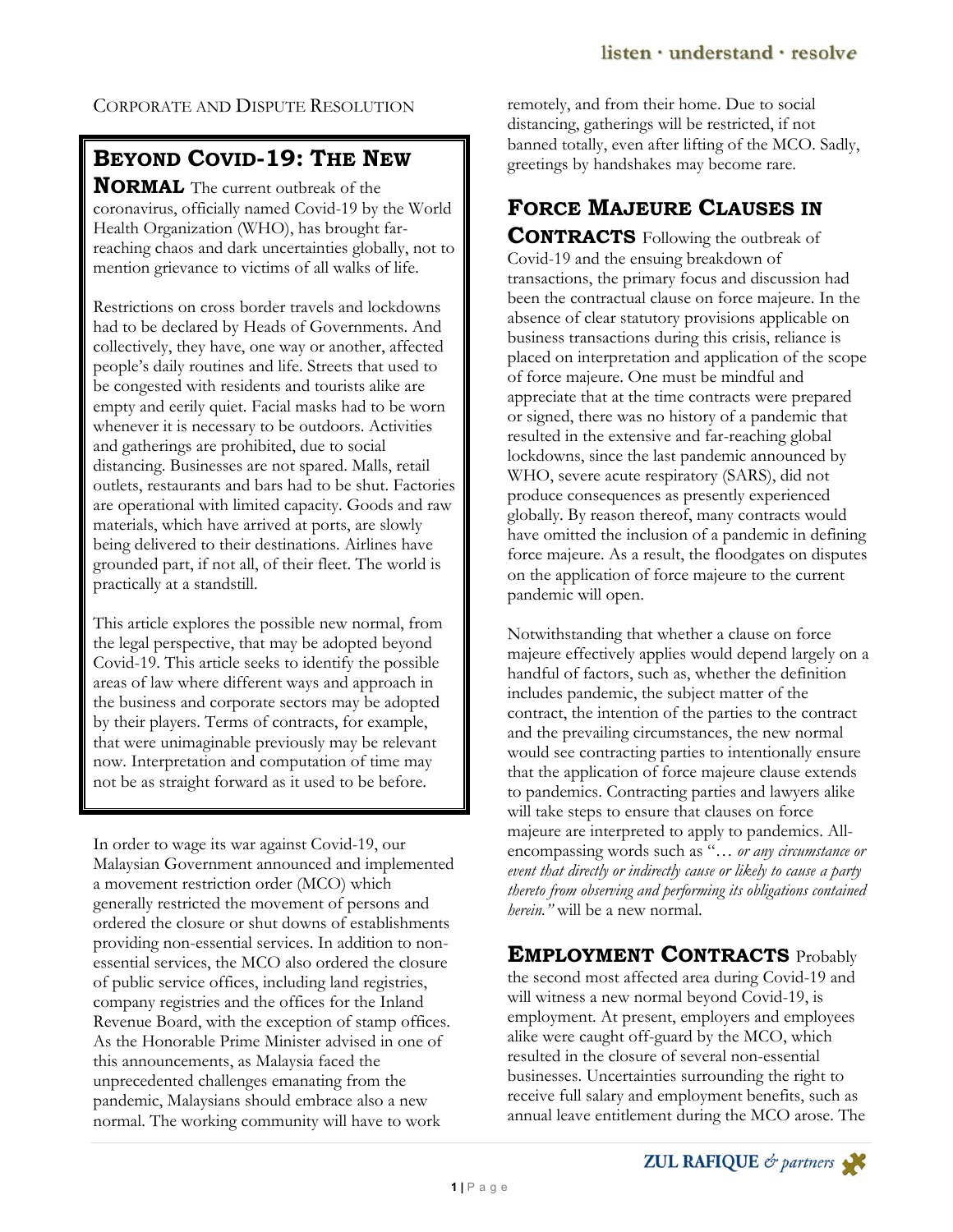new normal in this area will see provisions by employers in their terms of employment or their employees' handbook that addresses the effect and implication of any lockdown similar to that of the MCO. It will be a new normal to find clear and specific provisions relating to payment of salary, whether in full or otherwise, and employee's entitlement to employment benefits during a pandemic or its resulting lockdown.

## **TIME FRAME IN CONTRACTS** It is not

uncommon for contracts to provide for the reference and application to a time frame. In doing so, it is common for parties to plainly rely on "days" which would be any day in a Gregorian calendar. It is similarly not uncommon for parties to prefer the usage of "business days", which is usually defined as "*a day (excluding gazetted public holidays, Saturdays and Sundays) on which banks are open for business in Kuala Lumpur*". As witnessed currently, whilst banks in Malaysia are open, the MCO has effectively closed, *inter alia*, public offices such as land registries, company and business registries and tax offices, excluding stamp offices. Typically, for documents relating to real estate property transactions and loan securitisation, it is normal to find definition of business days as paraphrased above to be adopted. This means computation of time continues although the public offices are ordered to be closed pursuant to any lockdown like the MCO. The new normal beyond Covid-19 would see other types of documents adopting definition of time which does not only relate to the banking industry, but also to public offices.

Most contracts, if not all, will not provide for suspension of computation of time upon occurrence of a pandemic, unless reliance is placed on the clause on force majeure, which, if drafted wide enough, will include pandemics. More often than not, time is defined to be the essence of a contract. As such, time will continue to be computed and run during pandemic, much to the disadvantage and chagrin of one party to a contract. Beyond Covid-19, it may be a new normal to find contractually agreed suspension of computation of time notwithstanding that time declared to be of the essence of the contract.

#### **CONDUCT OF MEETINGS** With the

requirement to adopt social distancing, convening and holding face-to-face meetings would provide a daunting challenge. Constitutions (or Articles of Association as it was previously called) of companies incorporated after the advance of technology would normally allow Directors' meeting by way of video or audio conferences to be held. Meetings held with such permissible provisions and decisions made therein will not be open to be challenged legally by aggrieved parties. On the contrary, there are still companies which were incorporated in yesteryears that either adopted Table A of the Companies Act 1965 or adopted Articles of Association which does not prescribe alternative modes of conducting Directors' meeting. In the absence of such provision in their constituent documents, conducting meetings via video or audio conference and decisions arriving thereat would be subject to legality and validity challenges. Beyond Covid-19, it would be a new normal for companies to include in their constituent documents options to allow for Directors' meetings to be held via video or audio facilities.

The same can be said about shareholders' meetings. Whilst constituent documents may allow Directors' meetings to be held and conducted electronically, it is not normal for such constituent documents to provide for conduct of shareholders' meeting electronically. With the advance of technology, where web conferencing platforms or applications can accommodate up to 10,000 participants at any time, and can contain a feature, such as "chatbox", to facilitate voting process, it would be a new normal beyond Covid-19 for public companies to alter their constituent documents so that they will be allowed to hold and conduct shareholders' meetings electronically. For public companies listed on the stock exchange, the Securities Commission Malaysia paved way for virtual general meetings by announcing a Guidance Note on conduct of virtual general meetings during the MCO. In announcing the Guidance Note, the Chairman of Securities Commission Malaysia encouraged public listed companies "to continue leveraging technology, even beyond the MCO period, to conduct meetings in a manner that will encourage and enable full shareholders participation, even from remote locations".